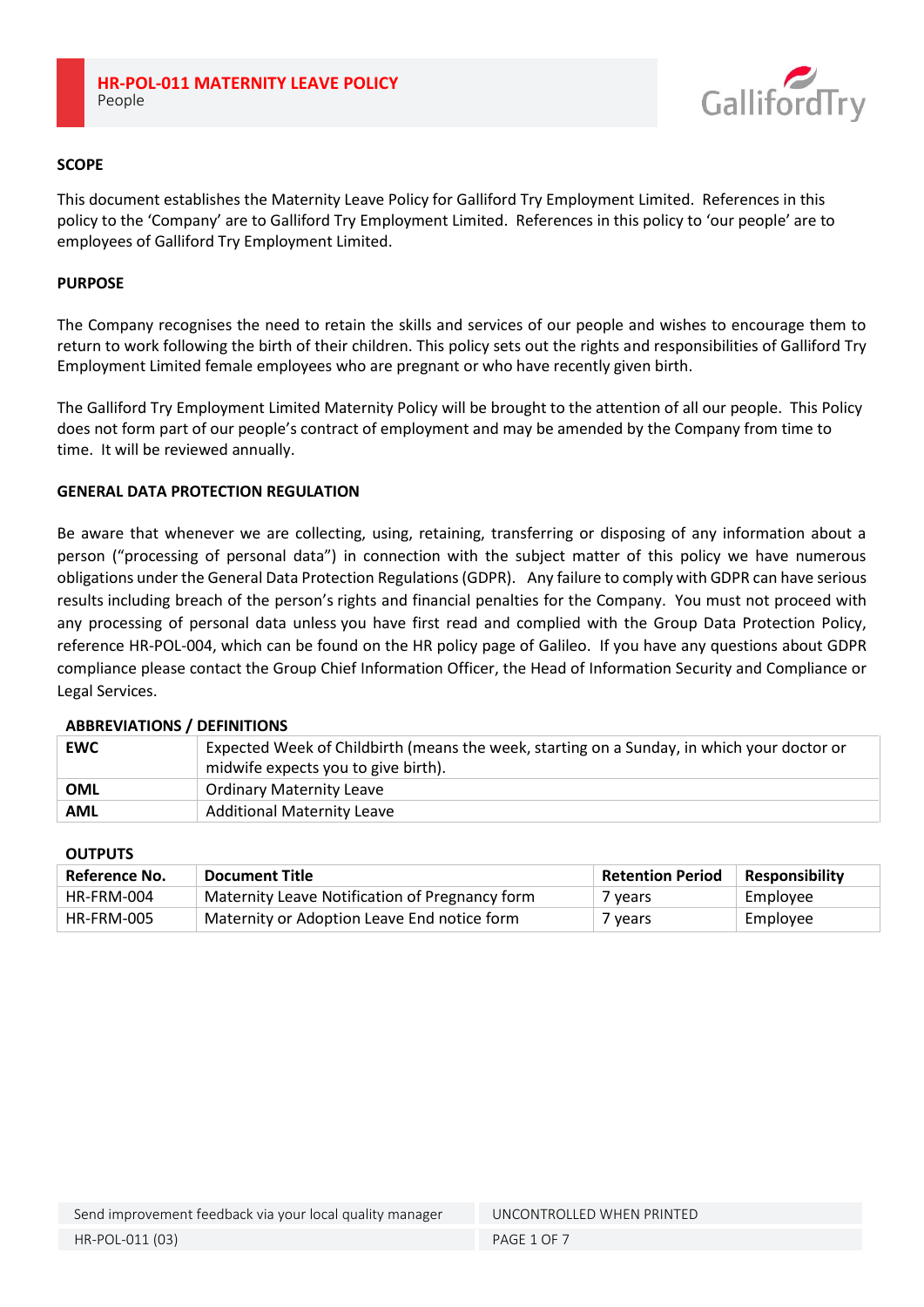

#### **MATERNITY POLICY**

#### 1. **Notification**

You should inform your immediate manager of your pregnancy as soon as possible. You must ensure that you advise your immediate manager of your pregnancy, no later than the end of the 15<sup>th</sup> week before your EWC, or if that is not reasonably practicable, as soon as reasonably practicable afterwards, you must:

- Notify us that you are pregnant;
- Tell us of your EWC;
- Tell us the date on which you intend to begin your maternity leave (subject to the exceptions below). This must be no earlier than the beginning of the  $11<sup>th</sup>$  week before the EWC; and you must also provide the MATB1 for issued by a registered doctor or midwife. This form should not be received by you before 20 weeks prior to your EWC. Please ensure that, once you are in receipt of the MATB1, it is provided promptly to the Company. If it is not provided to you, ask your doctor or midwife for the form. If you do not provide a MATB1 form it could affect your entitlement to Statutory and Enhanced Maternity Pay.

### 2. **Confirmation by the Company**

Within 28 days of receiving notification from you of the date on which you will start your maternity leave, we will write to you to inform you of the date when you are expected to return to work if you take your full entitlement to maternity leave ("Expected Return Date").

### 3. **Variation of the Date of Commencement of Maternity Leave**

- 3.1 If you have notified us of the date when you intend to start your maternity leave and you later want to change that date, you can do so provided you notify the Company of the variation at least:
	- 28 days before the date which you wish to vary; or
	- 28 days before the new date, whichever is earlier.
- 3.2 If it is not reasonably practicable for you to comply with either of these time limits, you must advise us of the variation as soon as you are able to do so. Failure to comply with the notification requirements detailed above will result in the loss of your right to maternity leave.

### 4. **Antenatal**

- 4.1 Antenatal care may include relaxation and parent craft classes (on the advice of a healthcare professional), as well as medical examinations related to the pregnancy.
- 4.2 You are entitled to reasonable paid time off during working hours to enable you to receive antenatal care. To qualify, you are required to produce a certificate from a registered medical practitioner, registered midwife or registered health visitor, stating that you are pregnant, together with an appointment card or other written confirmation of the antenatal appointment. These requirements do not apply to the first antenatal appointment.
- 4.3 You are requested to give your line manager as much notice as is reasonably possible of the appointment and to arrange appointments, in so far as possible, so as not to disrupt the business of the Company.
- 4.4 You will be paid your normal salary in respect of your attendance at antenatal appointments.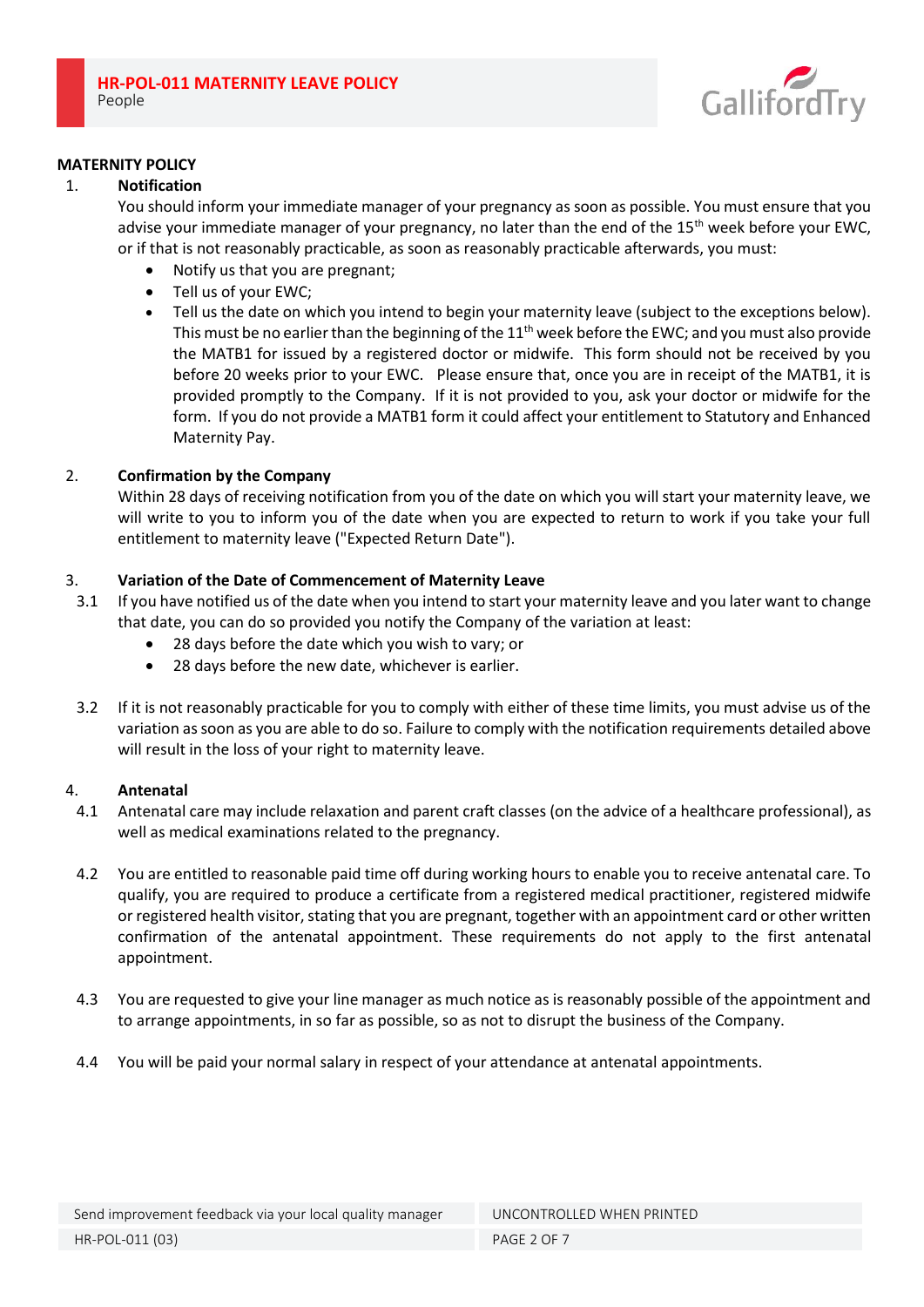

## 5. **Health and Safety**

Once you have notified us of your pregnancy, we will carry out a risk assessment, and identify any preventive and protective measures that we consider we need to take. We will take such steps as necessary to avoid any risks identified affecting your health and safety as a new or expectant mother or that of your baby. This may involve:

- (a) changing your working conditions or hours of work;
- (b) offering you suitable alternative work on terms and conditions that are the same or not substantially less favourable; or
- (c) suspending you from duties, which will be on full pay unless you have unreasonably refused suitable alternative work.

### 6. **Maternity Leave**

- 6.1 You are entitled, irrespective of length of service, to 52 weeks' maternity leave. Entitlement to leave is subject to compliance by you with the various notification requirements described above. Maternity leave is divided into:
	- Ordinary maternity leave of 26 weeks ("OML"); and
	- Additional maternity leave of a further 26 weeks' leave beginning with the date on which OML ended ("AML").
- 6.2 All pregnant women, regardless of their length of service, or the number of hours they work, are entitled to a period of up to 52 weeks Maternity Leave. At the end of which, they are entitled to return to work.
- 6.3 Maternity Leave cannot start before the beginning of the 11th week before the EWC. In order to qualify for the retention of certain contractual rights during Ordinary Leave, the individual must give notification to the Company of her intention to take Maternity Leave by no later than the end of 15th week before EWC. The employee must notify the Company of her pregnancy by providing the completed MAT B1 form.
- 6.4 Pregnant employees must take at least two weeks' maternity leave (compulsory maternity leave) starting on the day their baby is born.
- 6.5 Childbirth is defined as "the birth of a child whether living or dead after 24 weeks of pregnancy". An individual who suffers a stillbirth has the right to the above maternity provisions.
- 6.6 The employee is entitled to select the start and end dates of Maternity Leave; however she cannot actually commence leave until the beginning of the 11<sup>th</sup> week before the EWC and the latest it may begin is the date of childbirth itself. The employee will be deemed to have started her Maternity Leave if she is absent due to sickness or incapacity related to the pregnancy in the four weeks immediately before the EWC (known as *Sickness Trigger)* regardless of when she said she wants her Maternity Leave to start or if she has not given notice of her intention to commence Maternity Leave.
- 6.7 You are not entitled to return from Maternity Leave until two weeks after the birth of the child. You may also qualify for Shared Parental Leave. Further details are available in our Shared Parental Leave (Birth) Policy.

### 7. **Right to Return from Ordinary Maternity Leave**

You have the right to return to the Company in the same job in which you were employed before your absence (subject to any redundancy situation having arisen).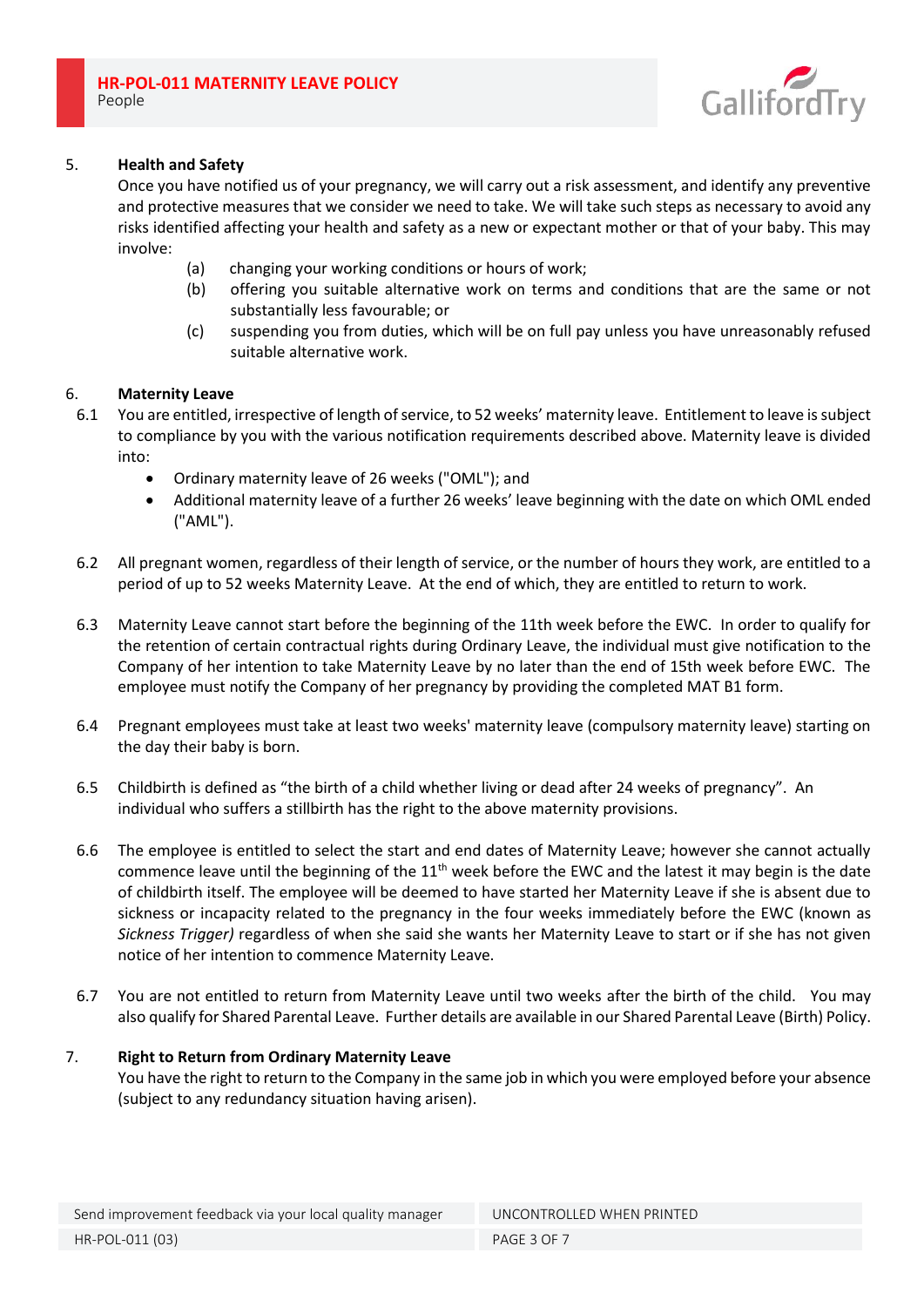

## 8. **Right to Return from Additional Maternity Leave**

You have the right to return to the Company in the same job in which you were employed before your absence (unless there is a redundancy situation) OR if it is not reasonably practicable for us to permit you to return to that job. If it is not reasonably practicable, you are entitled instead to return to another suitable and appropriate job. The job will be on terms and conditions, including those relating to remuneration, which are no less favourable than those which would have applied had you not been absent at any time since the commencement of your maternity leave period.

### 9. **Redundancy during Maternity Leave**

In the event that your post is affected by a redundancy situation occurring during your Maternity Leave, we will write to inform you of any proposals and consult with you before any final decision is reached.

#### 10. **Maternity Pay/Statutory Maternity Pay**

- 10.1 You are entitled to receive Company Maternity Pay/Statutory Maternity Pay provided you comply with the following requirements:
	- Have 26 weeks' continuous service ending with the 15<sup>th</sup> week before the EWC;
	- Give at least 28 days' notice in writing (or, if that is not reasonably practicable, as much notice as is reasonably practicable) of when you intend SMP to start;
	- Provide the Company with a doctor's or midwife's certificate (MAT B1) confirming your EWC;
	- Have average weekly earnings in the eight weeks up to and including the  $15<sup>th</sup>$  week before the EWC ("the Relevant Period") at least equal to the Lower Earnings Limit for National Insurance Contributions; and
	- Are still pregnant or have given birth by the  $11<sup>th</sup>$  week before the EWC.
- 10.2 For information regarding the actual amount of maternity pay you will receive please refer to the HR Hub. The amount will be calculated on the basis of 13 weeks full pay and 26 weeks SMP (subject to the conditions set out at clause 10.5 and 10.6).
- 10.3 Any Company Maternity Pay received by you is inclusive of your entitlement to Statutory Maternity Pay. The rate of Statutory Maternity Pay that is payable is calculated as follows:
	- 1. during the first six weeks, Statutory Maternity Pay is paid at a rate of 90% of your average weekly earnings calculated over the Relevant Period; and
	- 2. during the remaining 33 weeks, SMP is paid at a fixed rate, set by the government each tax year.
- 10.4 Payment of Company Maternity Pay or Statutory Maternity Pay will cease if you return to work.
- 10.5 Payment of Company Maternity Pay is conditional upon you confirming in writing, prior to starting maternity leave, that you intend to return to work for at least 12 months after maternity leave. If you do not provide this written confirmation, you will receive Statutory Maternity Pay (if eligible) only.
- 10.6 If you do not return to work at the end of your maternity leave, or if you leave employment within one year of the date of your return to work, you will be required to pay back the difference between the Company Maternity Pay received by you and your entitlement to Statutory Maternity Pay.

For information regarding the repayment of Company Maternity Pay please refer to the appropriate HR Administrator.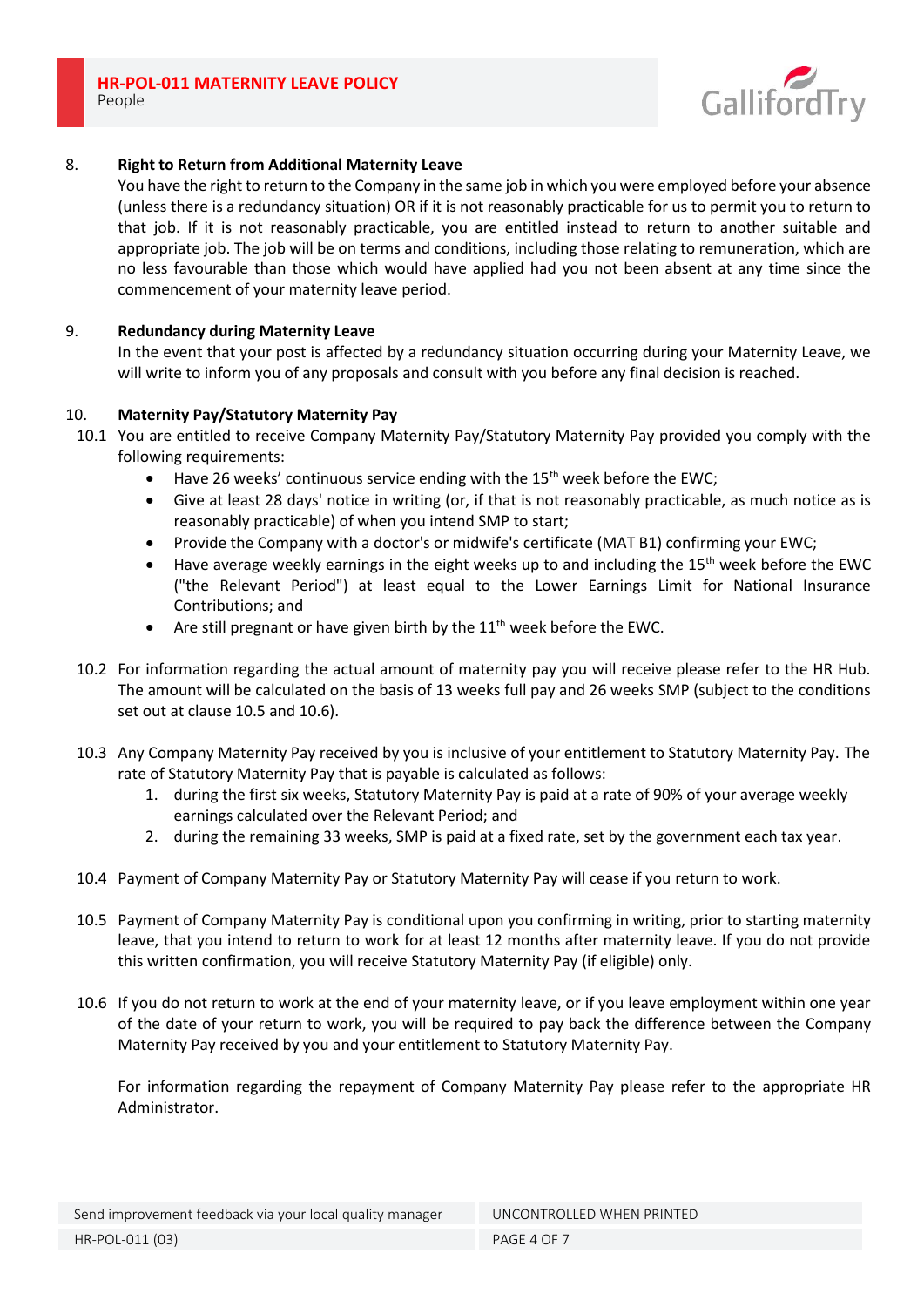**HR-POL-011 MATERNITY LEAVE POLICY** People



10.7 As set out above, in order to qualify for Company Maternity Pay/Statutory Maternity Pay you must give us 28 days' notice of the date you expect your Maternity Leave to start and provide medical evidence of pregnancy in the form of the MAT B1. This notice can be incorporated with the notices you are required to give in order to qualify for OML and, if you are eligible, for additional maternity leave. The Maternity Pay Period ("MPP") will normally start at the beginning of OML on the notified date but may start earlier if OML is automatically triggered by childbirth at an earlier date or where you are absent from work for a pregnancy related reason after the beginning of the fourth week before the EWC.

## 11. **Maternity Allowance**

If you do not meet the eligibility requirements for Company Maternity Pay/Statutory Maternity Pay, you may be entitled to maternity allowance. Information regarding payments may be obtained from the appropriate HR Administrator.

## 12. **Status of Contract of Employment during Ordinary and Additional Maternity Leave**

Terms and conditions applicable to you, including benefits, other than remuneration, will be preserved during both OML and AML. Remuneration is salary or wages. In particular:

- Benefits in kind such as life insurance, payment of professional subscriptions, eligibility to participate in the Share Scheme, the Flexible Benefits Scheme and health insurance shall continue;
- You will continue to receive your car allowance or if you have a company car, you will retain your company car. If you have a fuel card this will also be retained, though you will need to continue to comply with the reporting requirements and to pay for private fuel where this is due; and
- Annual leave entitlement under your contract shall continue to accrue.

# 13. **Our people's obligations**

In particular, your implied obligation to the Company of good faith and any terms and conditions of your employment relating to:

- Notice of termination of the employment contract by you;
- The disclosure of confidential information;
- The acceptance of gifts or other benefits, or
- Your participation in any other business will continue to apply during OML and AML.

### 14. **Holiday entitlement**

During your period of absence on OML and AML you will continue to accrue your holiday entitlement (contractual or statutory) in the usual way. If a public holiday falls within your period of maternity leave, you will be given an additional day of annual leave in lieu of that day's public holiday. We would encourage you to use your accrued leave immediately before, during your unpaid leave period or before you return from maternity leave. You should discuss your holiday plans with your line manager in good time before starting your maternity leave. Where you do not return to work following maternity leave you will be paid for any untaken accrued holiday.

### 15. **Pension**

Your right to receive pension contributions from us continues throughout any period of paid maternity leave (i.e. up to 39 weeks if you meet the eligibility requirements for Company Maternity Pay/Statutory Maternity Pay). During this period, your employee contributions will also continue. The period during which you receive paid maternity leave also counts towards your pensionable service. Such entitlement does not continue during unpaid maternity leave unless your contract specifically provides otherwise.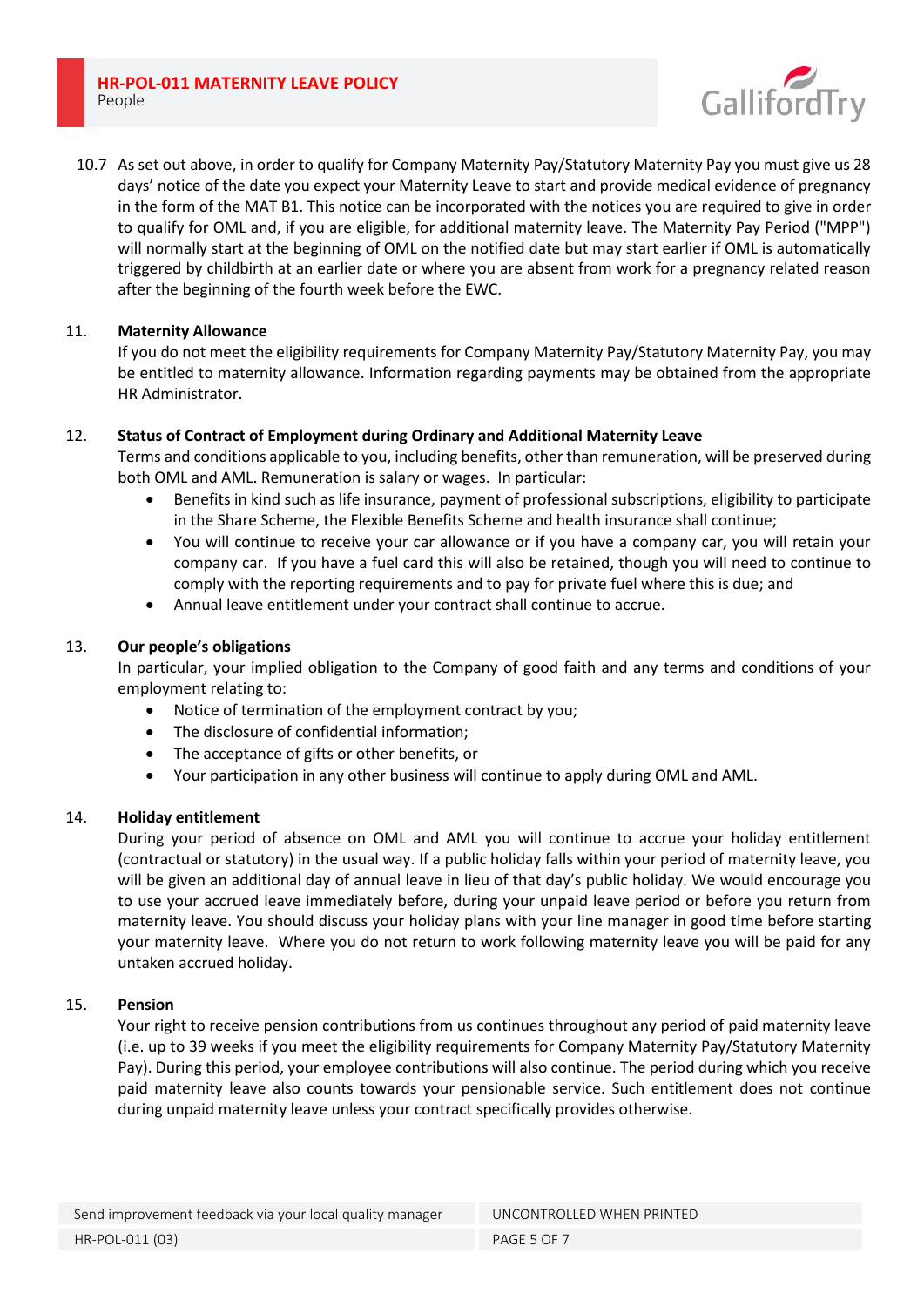

If you return to work after a period of unpaid maternity leave, you will be given the opportunity to pay additional pension contributions to cover the weeks of unpaid maternity leave during which no contributions were made. If you make such contributions, we will pay employer contributions for this period. If you elect not to make contributions for the unpaid maternity leave period, a break in pensionable service will be applied. If you do not return to work after maternity leave, your leaving date for pension purposes will be the last date of your paid maternity leave or your date of resignation, if earlier. For further information and advice, please contact the pensions department.

### 16. **Keeping In Touch days (KIT days)**

You can attend work for up to 10 'keeping in touch' days during your maternity leave. These days can be used to attend training or to plan and facilitate your return to work. This will not affect your maternity pay and leave entitlements. Payments for any days worked will be at your standard basic salary rate and will be inclusive of any maternity pay entitlements.

Keeping in touch days are optional and there is no obligation on you to undertake any work during maternity leave.

## 17. **Mentoring Support – Parent to Parent**

You will be invited to take part in the Company's mentoring support scheme for employees going on and returning from maternity leave. The aim of the scheme is to support parents by establishing a mentoring relationship with a working parent in our organisation. Through this relationship knowledge can be shared and experience passed on in terms of becoming a parent and balancing this responsibility with a career.

We will provide mentors with training in the appropriate skills to support you. We hope you will find taking part in the scheme useful, however it is not compulsory.

### 18. **Returning to Work Expected Return Date**

As detailed under the Notification section above, we shall inform you by letter of your Expected Return Date. We expect you to return on this date unless you inform us otherwise. It is helpful to us if you confirm during your maternity leave that you will be returning to work as expected.

### 19. **Returning Early**

If you wish to return to work earlier than the Expected Return Date, you must give us eight weeks prior notice of the revised return date. If insufficient notice is given, we may postpone your return until eight weeks after you give notice or to the end of the relevant maternity leave period, whichever is earlier.

### 20. **Termination/Resignation**

If you decide not to return to work following your maternity leave, you should give us the required notice under your contract of employment. If you decide you do not wish to return at the end of maternity leave you will continue to be entitled to SMP (if eligible) and maternity leave even though you are not coming back.

### 21. **Detrimental Treatment**

You have the right not to be subjected to detrimental treatment on the grounds of pregnancy, childbirth or maternity. If you believe you are the victim of such treatment you should bring it to the attention of Employee Services as soon as possible.